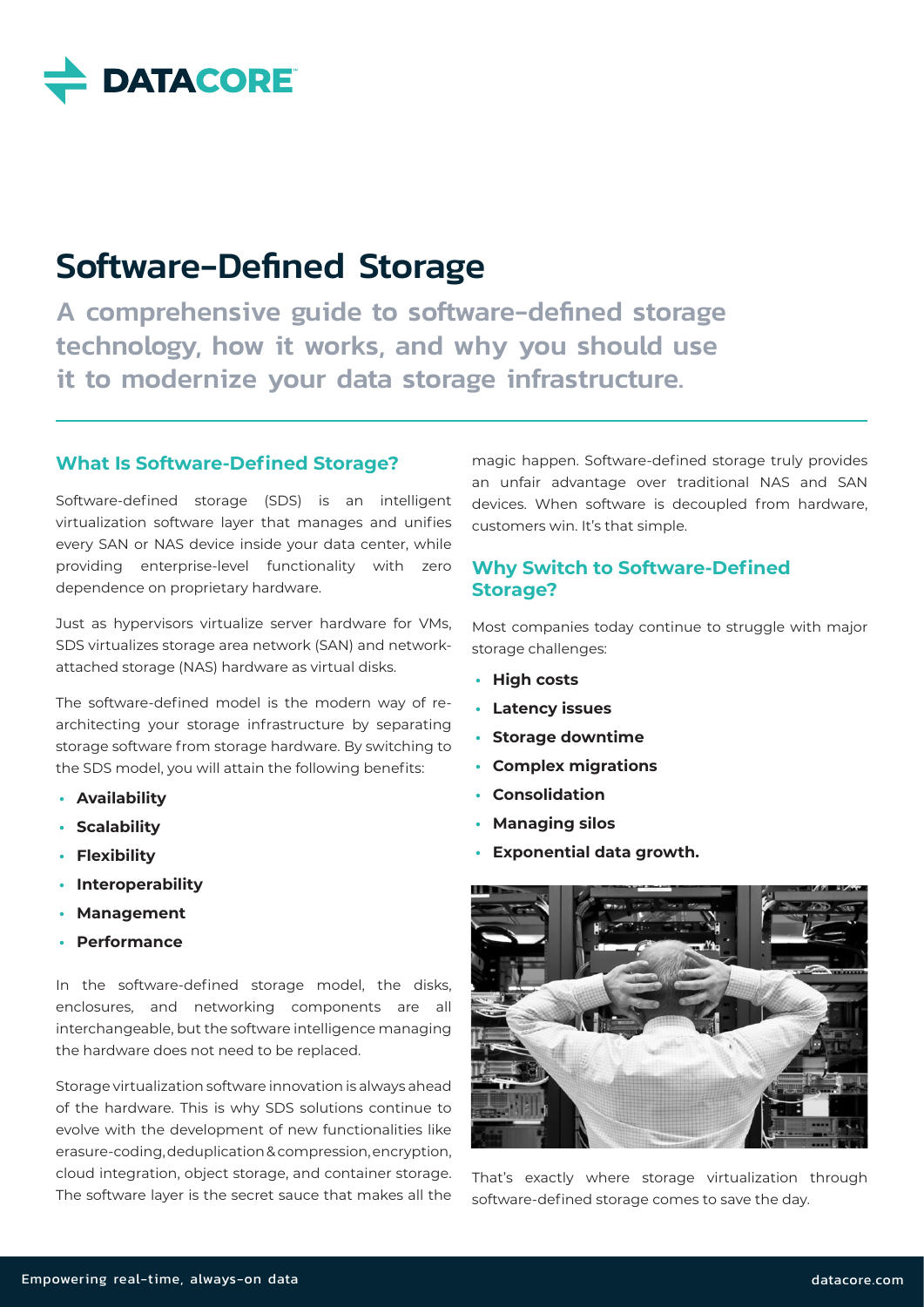SDS is the most modern solution that addresses all of the pain points your organization may be experiencing today or tomorrow. Right now, SDS is the most talkedabout storage technology, and everyone is eager to jump onboard.

Regardless of what storage hardware you own today, the software is the brain and layer of intelligence that determines which functions, features, services, and benefits you will be able to offer to your hosts, applications, and end users.

If you find yourself losing sleep at night due to existing SAN/NAS struggles and challenges, then it is time to evaluate software-defined storage. The number of benefits are too valuable to ignore.

Your organization cannot afford to continue depending on traditional storage. It is time to modernize your storage architecture.

# **How Software-Defined Storage Works**

One important reason why companies are switching to a SDS model is the ability to consolidate and manage all existing storage under a single management console, while also facilitating a set of diverse features and functionalities.

SDS is a software controller that virtualizes and manages your physical storage. Essentially all of your disk arrays will be consolidated into a single "virtual pool" and thinprovisioned for maximum capacity. Once the virtual pool is created, "virtual disks" are also created in the pool and then presented to your host servers as raw LUNs to store data.



Imagine mixing arrays from your HPE 3Par, EMC VNX, IBM v7000, or any SAN inside your data center and consolidating them into a single virtual pool. What if you could stripe your application data across all of them regardless of how fast or slow the arrays may be?

You can even configure your SDS solution to automatically move cold and hot data on-demand across the arrays by simply assigning a tier number to each of array. How cool is that?

Natively, the most popular traditional SANs do not support data auto-tiering across competing hardware vendors' arrays. In other words, a VNX cannot auto-tier with a 3PAR or V7000 because they are not able to communicate with one another.

The quick remedy to this challenge is solved by investing in an SDS solution that supports every possible SAN in the world. An added benefit: if you ever need to replace any of the expensive traditional SANs, you will have the freedom to find more cost-effective alternatives.

When it comes to migrating your data from the old SAN to the new one, your SDS platform makes this challenge painless. With just a few clicks, you can start migrating your data from the old clunkers to the new arrays, with minimal downtime to the applications and host OS.

# **Software-Defined Storage Deployment Models**

While there are numerous features and functionalities built into each SDS platform, not every solution executes functions in the same manner, nor are they packaged equally. Some are based on open source code, while others use proprietary software code.

The other difference is the internal storage structure used to manage the data, whether it is based on Distributed File Services (DFS), object, or block-level storage.

That's where you need to do your homework and dig deeper to fully understand how each software-defined software solution works.

In addition, some SDS platforms are offered as physical or virtual appliances. Others can be easily downloaded and installed on your own x86 servers or hypervisors.

This brings us to the next important topic: the types of SDS options. Here are the 3 most popular deployment models:

- **• Software-only: Download your SDS platform and install it on any x86 Server or even run it as a VM. This option will allow you to unify and manage any internal- or externally-attached storage.**
- **• Appliance: Both the server and software are bundled together with pre-configured specs at a premium price tag. You can also manage both internal and external storage.**
- **• Appliance + storage: This is a fully-integrated system that includes SDS, server, and internal storage. Typically these appliances do not support external multi-vendor storage.**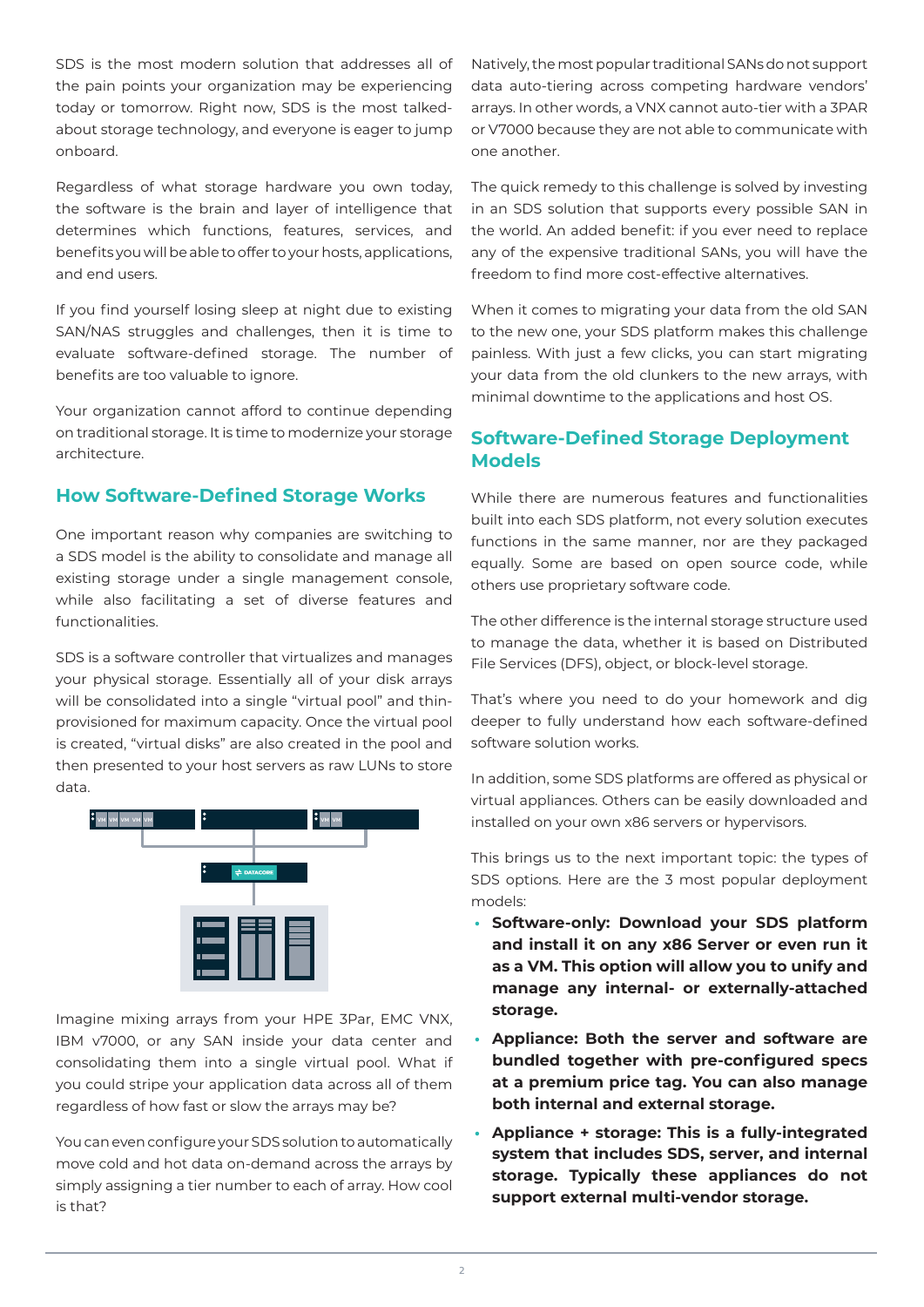It's important to understand the pros and cons of each of these SDS models. Most end users prefer to go with the option that offers them the most flexibility and freedom to pick and mix the hardware that best fits their data requirements and budget.

# **COMPARING SOFTWARE-ONLY VS. APPLIANCE MODELS**

## **OVERVIEW**

#### **SOFTWARE-ONLY MODEL**

By default, the software-only model is the most costeffective and can adapt to any budget or infrastructure requirements. It's as simple as downloading the software, installing it on an x86 server, connecting your storage, connecting your hosts, and starting the management of your data.

The other use case is the ability to install your SDS software in a VM running on any hypervisor flavor. This enables you to run it as a "virtual SAN" without requiring you to purchase a dedicated x86 server to host the SDS platform.

You still get all the same functions and features found in an enterprise SAN but at a massive discount. This option truly helps you avoid vendor lock-in and gives you the most leverage when it comes to negotiating any future hardware refresh.

Watch how hardware vendors outbid each other for your money and you get to decide which is the most convenient and cost-effective deal on the table. Now that is true freedom from vendor lock-in.

#### **APPLIANCE MODEL**

Both the appliance and appliance + storage options are extremely similar. The main differences are that one already comes with storage capacity bundled in, and the bare appliance has no disks. (You must attach your own SAN.)

Each appliance model provides different tiers of compute power, capacity, and connectivity. The various models' options are designed for small, medium, and enterprisesized companies. Your requirements determine which one is best for you.

Once you decide on a specific appliance model, you can't modify it, which hinders your ability to scale out at a component level without compromising your budget. If you want more compute power or more capacity, then you need to upgrade to a higher appliance model.

#### **COMPUTE POWER**

#### **SOFTWARE-ONLY MODEL**

With the SDS software-only model, you have full control in choosing a server vendor, whether it's Dell, HPE, Cisco, Lenovo, Super Micro, Fujitsu, Hitachi, or any other brand. You also get to decide how much compute power you want from your CPU and memory.

This gives you an opportunity to start small and gradually scale up as your I/O demands increase. Just pop open the server's cover and add more memory modules to increase your I/O caching performance.

If you need more CPU power, you can simply call Dell and ask them for the upgrade options available for your server and immediately boost up your CPU cores for higher multithreading performance.

#### **APPLIANCE MODEL**

The appliance options already come with predefined CPU specs based on the model you choose. If you ever need more CPU power, you will need to upgrade to a higher appliance model that meets your new performance requirements. The disadvantage here is needing to replace the whole appliance instead of upgrading the CPU only.

Memory also comes pre-configured with a fixed amount of RAM that is utilized for different internal tasks, including a reserved amount dedicated to data I/O caching. Even if you were allowed to add 2 more memory modules to boost I/O caching performance, the software may have a built-in limitation that will negate the benefit of upgrading the DIMMs.

#### **STORAGE CAPACITY**

#### **SOFTWARE-ONLY MODEL**

You decide how much capacity you want inside the box for data storage and how fast you want the drives to be. Maybe you have the funds to go all PCIe Flash and SSDs, or maybe you have a limited budget and must go with a hybrid design by mixing SSDs and HDDs (SAS or SATA).

You can also mix internal disks running inside the x86 box and external disks that are attached via SAS cables, iSCSI, or FC connections. The possibilities are endless.

#### **APPLIANCE MODEL**

As previously mentioned, there is an appliance option with storage already included, such as the HPE StoreVirtual SVA appliance. There are also appliances without storage, like IBM's Spectrum SVC appliance.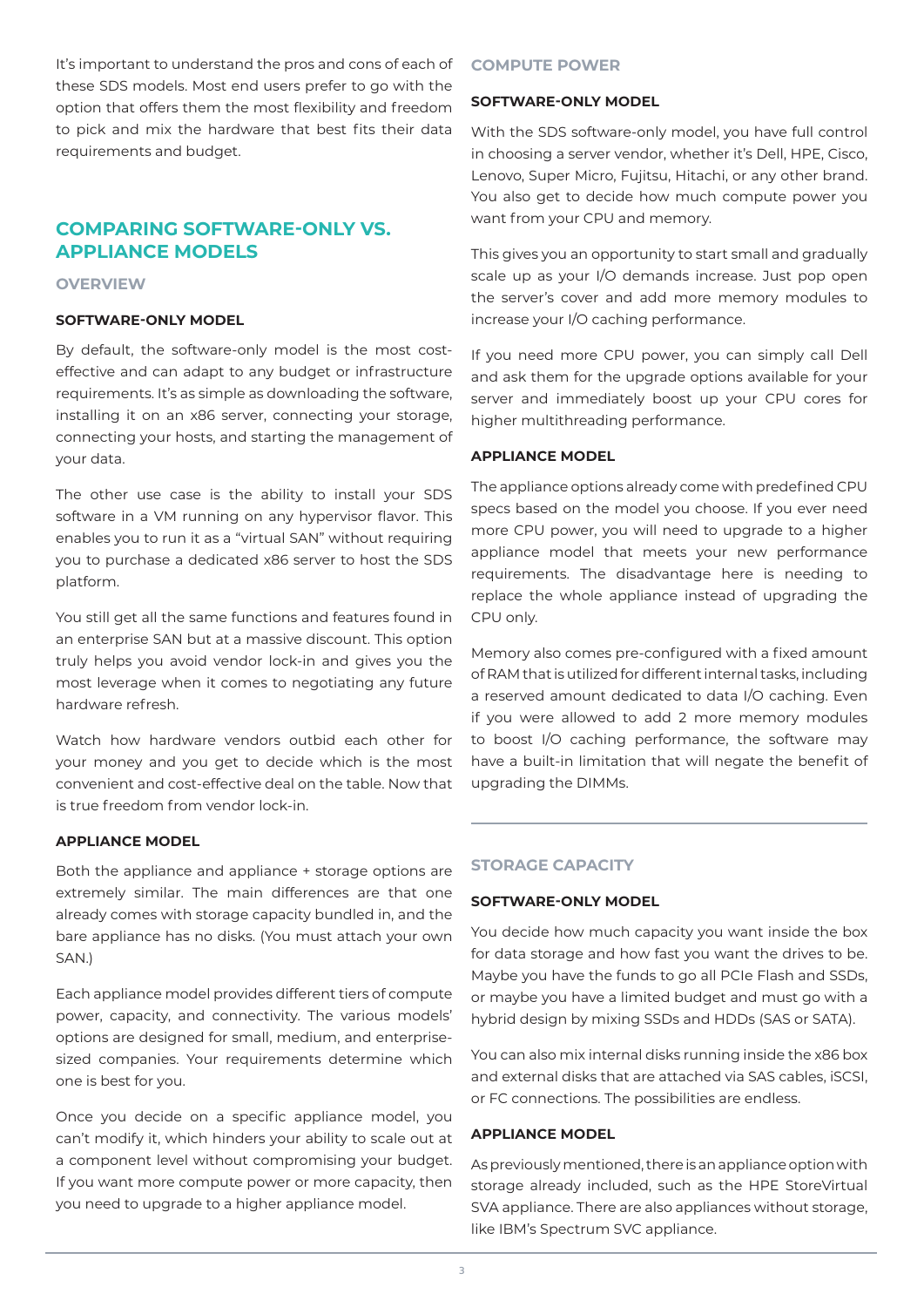If you choose a SDS appliance with storage already included, you will need to scale in nodes. This means that each appliance has a fixed amount of disks. Let's say 10TB per appliance, that's considered a node. If you need a 40TB solution, you will need a minimum of 4 nodes to meet your capacity requirements.

This is without taking into consideration the data replica factor. If you want high availability (HA) with 2 replicas of your data, then the requirements for a 40TB solution automatically increase to 80TB or 8 nodes.

The SDS appliance without storage already included gives you more freedom to scale out without requiring you to buy additional appliances. Instead of adding nodes, you simply add iSCSI or FC connected SAN or JBOD enclosures. This is more cost-friendly and easier to upgrade.

#### **REDUNDANCY**

#### **SOFTWARE-ONLY MODEL**

Industry's best practices are always to have redundant devices and redundant components inside your devices. This is also applicable to your SDS solution. It is wise to get multiple RAID controllers in case one fails.

It is also best practice to have multiple NICs and HBAs to avoid single-point-of-failures (SPOF) and keep your data available even if one of your cards fail.

#### **APPLIANCE MODEL**

Pre-configured appliances are limited by the number of redundant components inside the box. Most of them only have a single RAID controller. If you lose it then you will have to wait for the part to be replaced before getting your SDS appliance back online.

The same SPOF risk is applicable to the initiator and target ports where all the I/O flows through. If one port fails, it will take the node offline as well even if the disks are available.

# **Benefits of Software-Defined Storage**

So far, we have identified a fair amount of pros and cons with the 3 most common SDS deployment models. Now we will elaborate a bit more on the general benefits you will gain by adopting a software-defined architecture in your infrastructure.

**Availability**

Always-on data access is a top priority for every organization whose core revenue stream depends on mission-critical applications' availability around the clock. Software-defined storage meets these requirements by offering high availability (HA) benefits within the same data center or across 2 separate data centers communicating via dark-fiber.

This type of N+1 architecture will require a minimum of



2 nodes. If one node experiences a failure, the second node will continue to host production IO without causing any downtime to core business applications. This type of protection is like an insurance policy that pays off whenever a SAN array fails.

Having 2 active/active software-defined nodes will reduce hardware-related downtime by 100% and will provide a fully-automated failover infrastructure for your hypervisors, databases, and applications.

## **Scalability**

As your application data and I/O performance demands continue to grow, your ability to scale on the fly will be crucial to stay ahead of your competitors. This can only be achieved if you have an adaptive infrastructure in place.

SDS enables you to scale out or scale up depending on the shifts from your business demands. If you need more capacity, you can add new storage arrays to the existing virtual pool and expand your storage capacity immediately.

For more performance, you can add more memory, CPU, or target ports to your SDS nodes and see an immediate performance boost. If your server's hardware specs are maxed out, you can add a 3rd or 4th node, attach some storage, and gain both performance and capacity simultaneously.

#### **Flexibility**

Host OS and application IO requirements change faster than most IT departments can keep up with. It is mostly due to the lack of flexibility offered by their storage solutions. Whether it's higher IOPS requirements or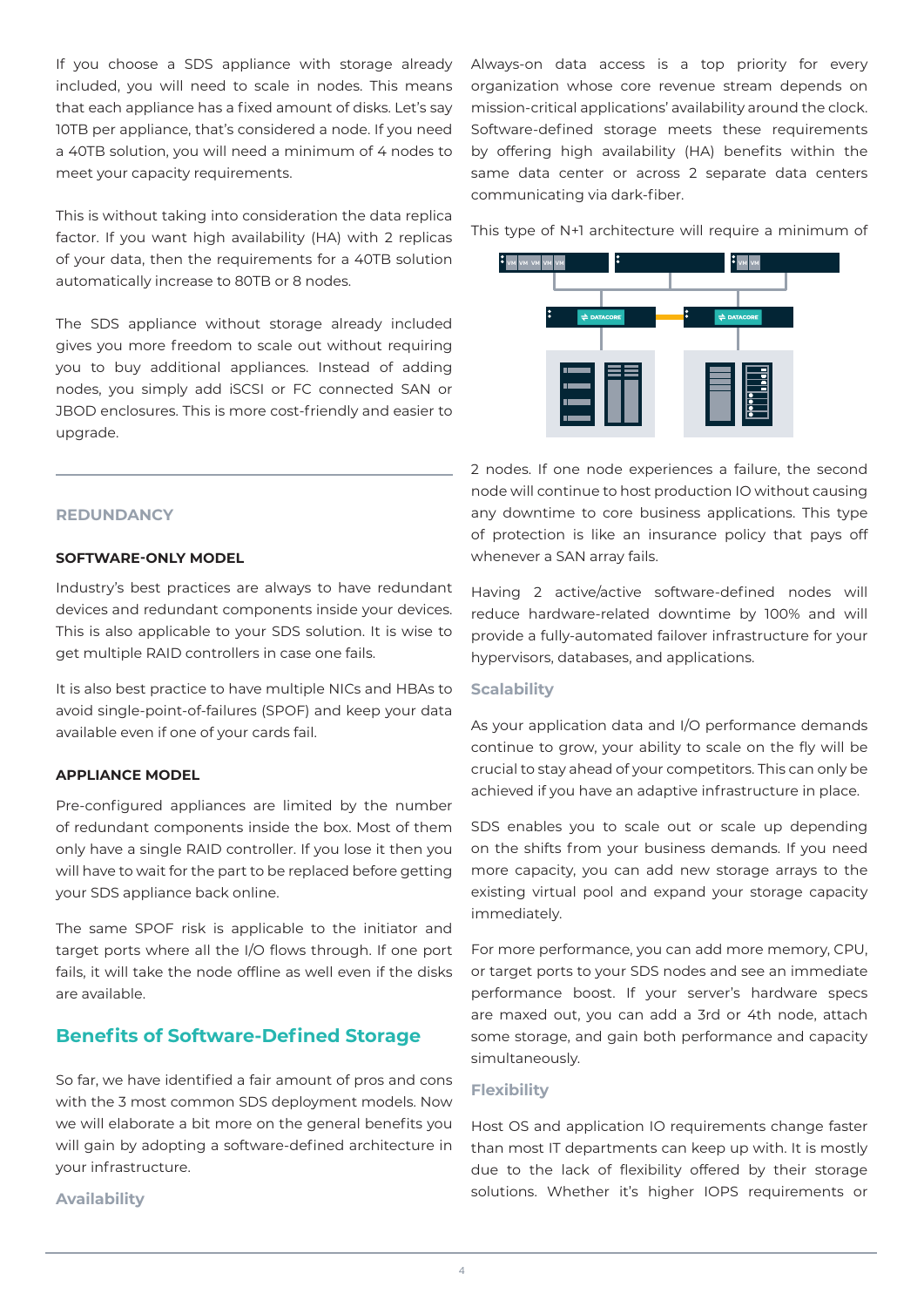lower latency thresholds, the adjustments must be met at some point.

Businesses want to max out the ROI on their infrastructure investments and are always looking for solutions that can act like a Swiss Army knife of technology. Softwaredefined storage provides that level of leverage.

With SDS as your primary layer of intelligence, you don't have to continue buying the same storage arrays from the same vendor. You have the flexibility to acquire arrays from different vendors and mix up SSD, SAS, and SATA disks for hot and cold data.

If you need more capacity for hot data, you can invest in SSDs from HP, Dell EMC, IBM, or NetApp. If you need additional capacity for cold data, you can deploy SAS/ SATA arrays from Cisco, Super Micro, or Lenovo. You are in control.

### **Interoperability**

Acquisitions and mergers have created nightmares for storage admins when it comes to merging data hosted in multi-vendor SANs. The task to integrate HPE storage, IBM arrays, and Dell EMC storage with each other is impossible because the SANs are not compatible with each other.

This similar to placing two people together who speak different languages. They simply won't be able to communicate due to a language barrier. Likewise, multivendor storage compatibility and interoperability is not a realistic goal unless you add a translator.

SDS is the translator or bridge that can unify heterogeneous storage and place them in a consolidated virtual pool. What once seemed like an impossible task is now possible with SDS storage pooling technology.

## **Lower Costs**

Show me one IT executive that does not care about costs, and I will show a thousand that make their final buying decision solely on costs. Everyone wants to save on CapEx and OpEx, which makes software-defined options very attractive in the long and short terms.

You have learned about the many benefits this software technology offers, and cost-savings is a key factor this solution excels in. How much you can save totally depends on your unique situation.

If you want to repurpose existing storage and avoid hardware rip-and-replace, you will probably see the biggest savings as you only need to invest in the SDS nodes that will virtualize your storage.

If your situation calls for a storage refresh, you can opt to buy a few x86 servers and fill them up with SSD and SAS drives and add the storage virtualization software. This design will give you a super-fast SDS appliance using commodity disks instead of buying a traditional SAN.

If you have slow storage and need to boost performance, you can buy an x86 server and add a couple SSDs. The CPU and RAM will increase performance, and auto-tiering will shuffle your data between the SSDs and your slow storage. That's an easy way to fulfill performance needs without breaking the bank going all-flash.

### **Management**

The evolution of storage solutions has provided IT admins with a long selection of attractive options. You have new players such as SolidFire, Nimble, Tegile, and old players like EMC, HP, NetApp, and IBM. By the way, the 3 new players I mentioned have been acquired by the bigger players.

As great as feature sets all those storage solutions can offer, they all present one common challenge: you cannot manage them from a single pane of glass. You literally have to open up several management consoles to do your storage administration tasks.

The answer to this problem once again is softwaredefined storage. Take an old NetApp box and connect to your SDS node. Then connect a Nimble array, add a VNX, throw in a 3PAR, and add them into an SDS pool.

Now you can manage all 4 storage arrays from a single console. You can create snapshots, full clones, or create a DR copy of your data. You can execute every enterpriselevel function supported by your SDS node, even if the managed arrays are not licensed for those features. Problem solved.

#### **Performance**

Many IT administrators are turning to all flash arrays (AFA) to gain more performance. Although this is a viable option, not everyone can afford it. Even if you get started with AFA right now, it is not a sustainable approach most companies can carry on for long.

SDS solutions can exceed AFA's performance by leveraging 3 core features:

- 1. I/O parallelism with multi-core CPUs
- 2. Read/write data caching with RAM
- 3. Hot/cold data auto-tiering